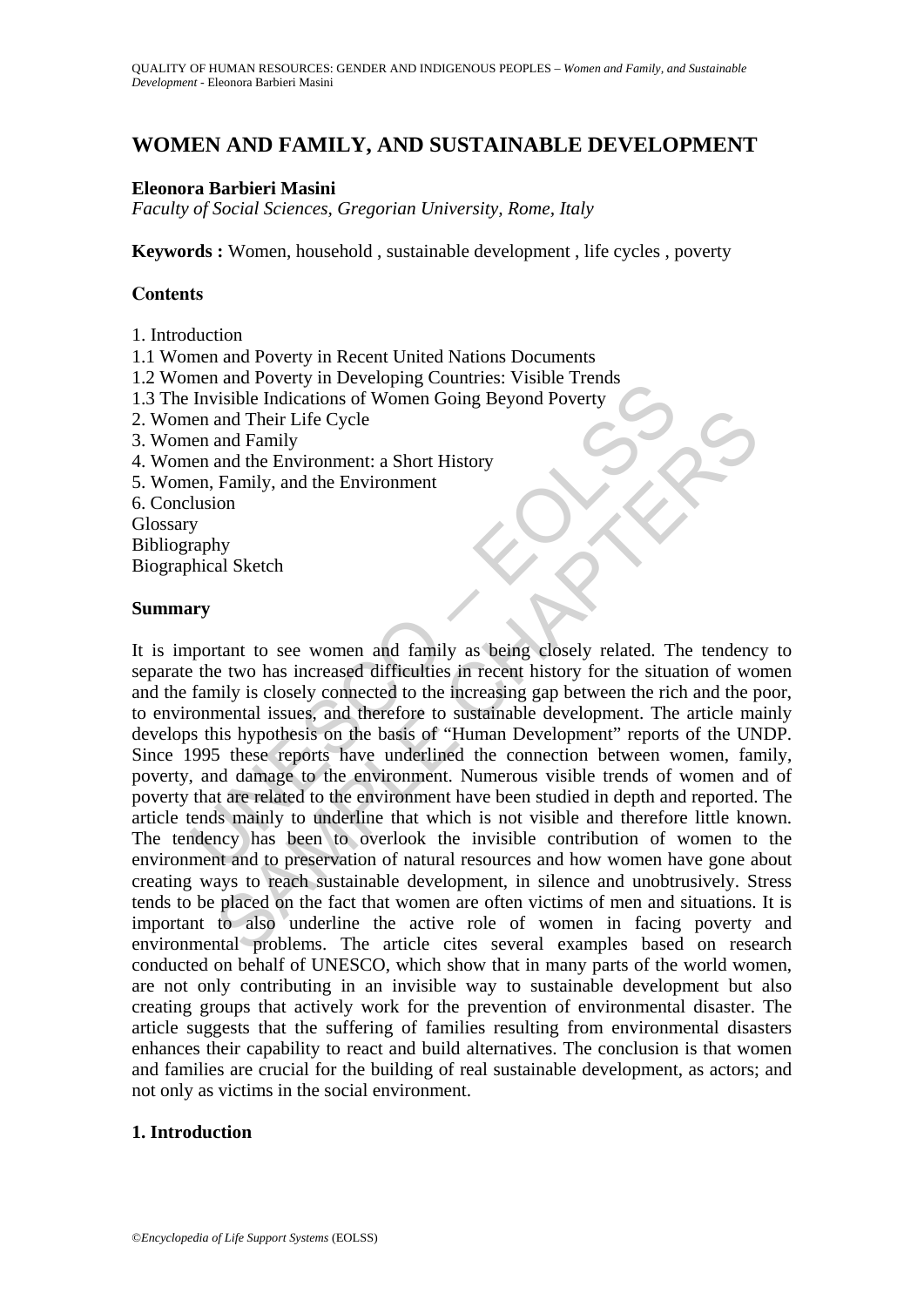In a society prevalently geared to economic growth and exploitation of resources, the experience of women, their capacity to go beyond poverty, and search for environmental alternatives in ways that are hardly understood in society, remains unheeded. The fact that women, especially poor women, are without voice does not mean they lack ideas or initiative. As the strength of economic, political, and technological forces increases, women all over the world are acting on a hidden agenda that is being developed in an invisible way.

I believe that this hidden agenda is where we shall find solutions that go beyond poverty and environmental destruction. In this paper I shall attempt to give a voice to women who are invisible, to pay special homage to the women of so-called developing countries. Though considered among the poorest of the world, these women are among the most resourceful. The presence, courage, and activity of Wangari Mathai in Africa, of Vandana Shiva in Asia, and the less well-known Matilde Cechin, are surely a tangible example of the qualities to which I am referring.

## **1.1 Women and Poverty in Recent United Nations Documents**

is the university of Wangari Middana Shiva in Asia, and the less well-known Matilde Cechin<br>dana Shiva in Asia, and the less well-known Matilde Cechin<br>example of the qualities to which I am referring.<br>men and Poverty in Rec a Shiva in Asia, and the less well-known Matilde Cechin, are sure<br>ample of the qualities to which I am referring.<br> **n and Poverty in Recent United Nations Documents**<br>
mements, including the 1996 Report on Human Development Many documents, including the *1996 Report on Human Development*, indicate that the UN system's approach to development, and therefore poverty is changing, thus implicitly acknowledging the inadequacy of the development policies of recent decades. Interestingly, the UNDP Human Development reports now place more emphasis on human factors and the importance of measuring human development through indicators such as life expectancy, educational attainment and income, as comprehensive socioeconomic measures.

The *1994 UNDP Report* states at the outset "behind the blaring headlines of the world's many conflicts and emergencies, there lies a silent crisis—a crisis of underdevelopment, of global poverty, of ever mounting population pressure, and of thoughtless degradation of environment. It requires a long, quiet process of sustainable human development". It is obvious that the poor should have priority and actions are pro-people, pro-women, and pro-nature.

Another important point raised in the UNDP report is that people and their lives are important for what they are, not for what they produce. This represents a truly radical change, especially in relation to women. Up until now, essentially they have been valued essentially for their capacity to contribute to the economic or technological progress of society, and the massive contribution of the women who have nurtured children, worked in agriculture, in the informal economy, has been ignored. Not to mention the creativity and innovativeness developed in the social area in day-to-day survival. At last, what counts is not so much ever increasing economic production, but social integration, in our case supported by women, meaning equality before the law, minority rights, anti-discrimination, education, employment, governance.

In the Human Development Index (HDI) women score worst on almost all socioeconomic indicators, except life expectancy. For biological and social reasons, women tend to live longer than men (though not in regions with high maternal mortality rates such as Sub-Saharan Africa and Southeast Asia). Unlike education and life expectancy that are always calculated by gender with income there is no way of showing the share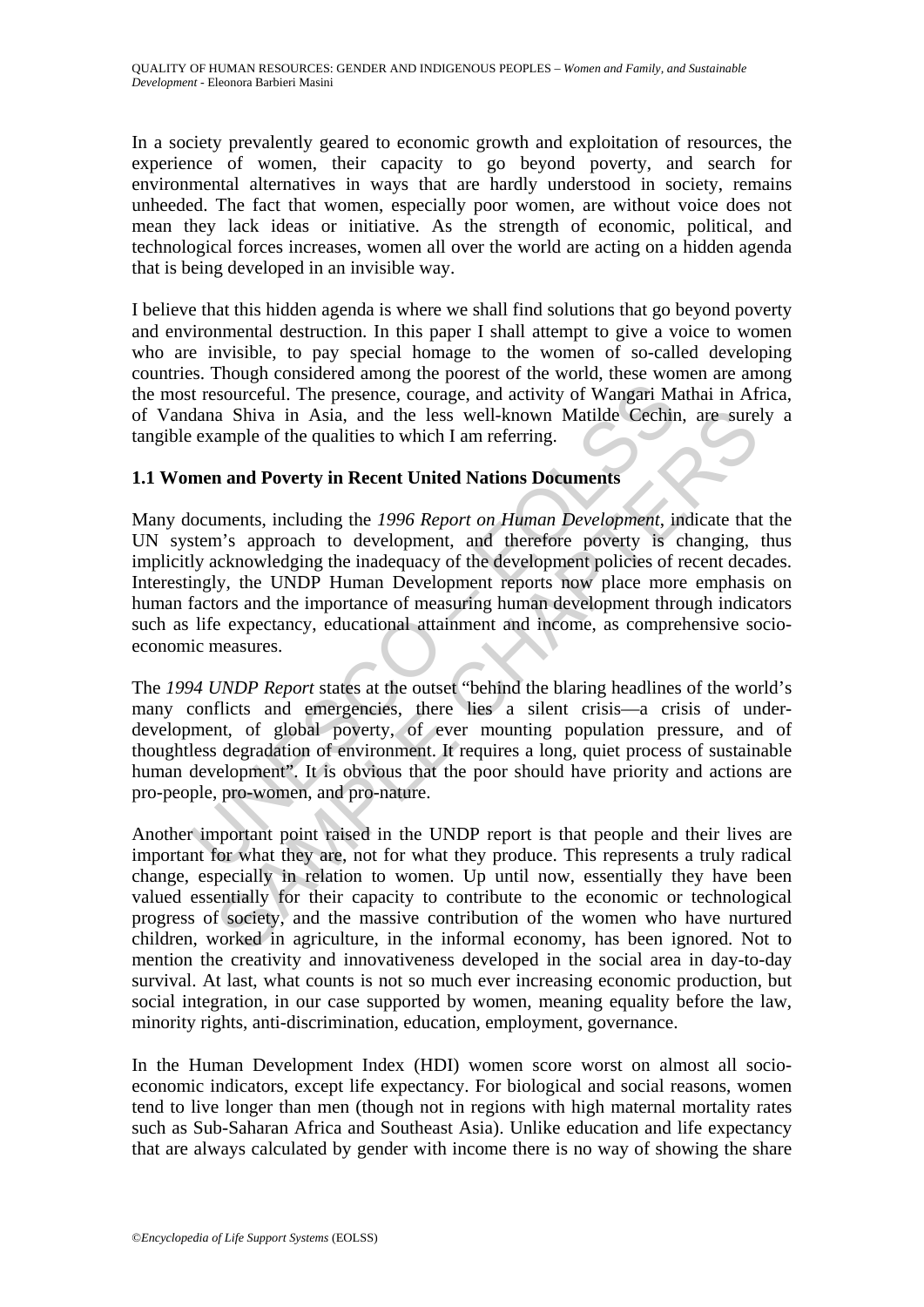by gender. Distribution would of course be affected not only by different earning capacities, but also by the distribution of resources within the household. In many countries, wage rates are available by gender for industrial work, but not for agricultural labor, which is where female labor is higher, especially in developing countries. A quick run through HDI indicators shows that education, in terms of women's achievement, is always much lower for women in developing countries (and, by the way, also nutritional support and health care).

The Copenhagen Social Development Summit of March 1995 (led by Juan Somavia from Chile) stressed that poverty is the crucial issue in the world today. In the words of the President of Burkina-Faso "the mass poverty currently blighting African countries is a crucial fact". The final document contains a 20–20 proposal, calling on developing countries to devote 20% of GDP to social spending, and on developed countries to earmark 20% of aid funds for social development. Although the proposal is optional (priorities are not defined and so on), the fact that it exists is in itself important.

is to devote 20% of GDP to social spending, and on develope<br>c 20% of GDP to social spending, and on develope<br>c 20% of aid funds for social development. Although the prope<br>cs are not defined and so on), the fact that it exi 9% of aid funds for social development. Although the proposal is optive and so on), the fact that it exists is in itself important.<br>
ative Declaration adopted by more than six hundred NGOs on the eve of the Copenhagen Summ The Alternative Declaration adopted by more than six hundred NGOs on the eve of the conclusion of the Copenhagen Summit stresses that "in rejecting the prevailing global economic model, we do not suggest the imposition of another universal model. Rather, it a question of innovating and devising local answers to community needs, promoting the skills and energy of women in full equality with men, and benefiting from valuable traditions, as well as new technologies". NGOs are recognized as being closer to local needs than governments and intergovernmental organizations. They have fewer vested interests than the former and are the indicators, as well as the capturers, of possible solutions to poverty. They of course have less power but, as is well known in political science, those that have power do not foster change. The Declaration is an important document in the framework of social development, raising many points for, and on behalf of, women and their equal participation in decision-making.

There has been a tendency of late to undermine UN conferences. This is unfair: indeed, the UN system has been responsible for fostering a step by step increase in the attention of governments to issues related to social (rather than economic) development, the environment, women, and has had a perhaps even more important impact on public opinion. Global poverty, environmental damage, and women's role in society are all issues on which awareness has increased greatly at all levels. This trend will surely continue, as awareness is always an irreversible process.

The 185 UN member states made ten commitments in Copenhagen: "We commit ourselves to the goal of eradicating poverty in the world, through decisive national actions and international cooperation, as an ethical, social, political and economic imperative of humankind" (Commitment 2); "We commit ourselves to promoting full respect for human dignity and to achieving equality and equity between women and men, and to recognizing and enhancing the participation and leadership roles of women in political, civil, economic, social and cultural life and in development" (Commitment 5). Much remains to be done—the document contains no real recognition of the actual contribution of women around the world, but is a simple statement of the right to equality and equity (that will take decades to achieve, depending on different various cultural contexts). There should be greater recognition of what women are already doing for society as a whole in the various contexts.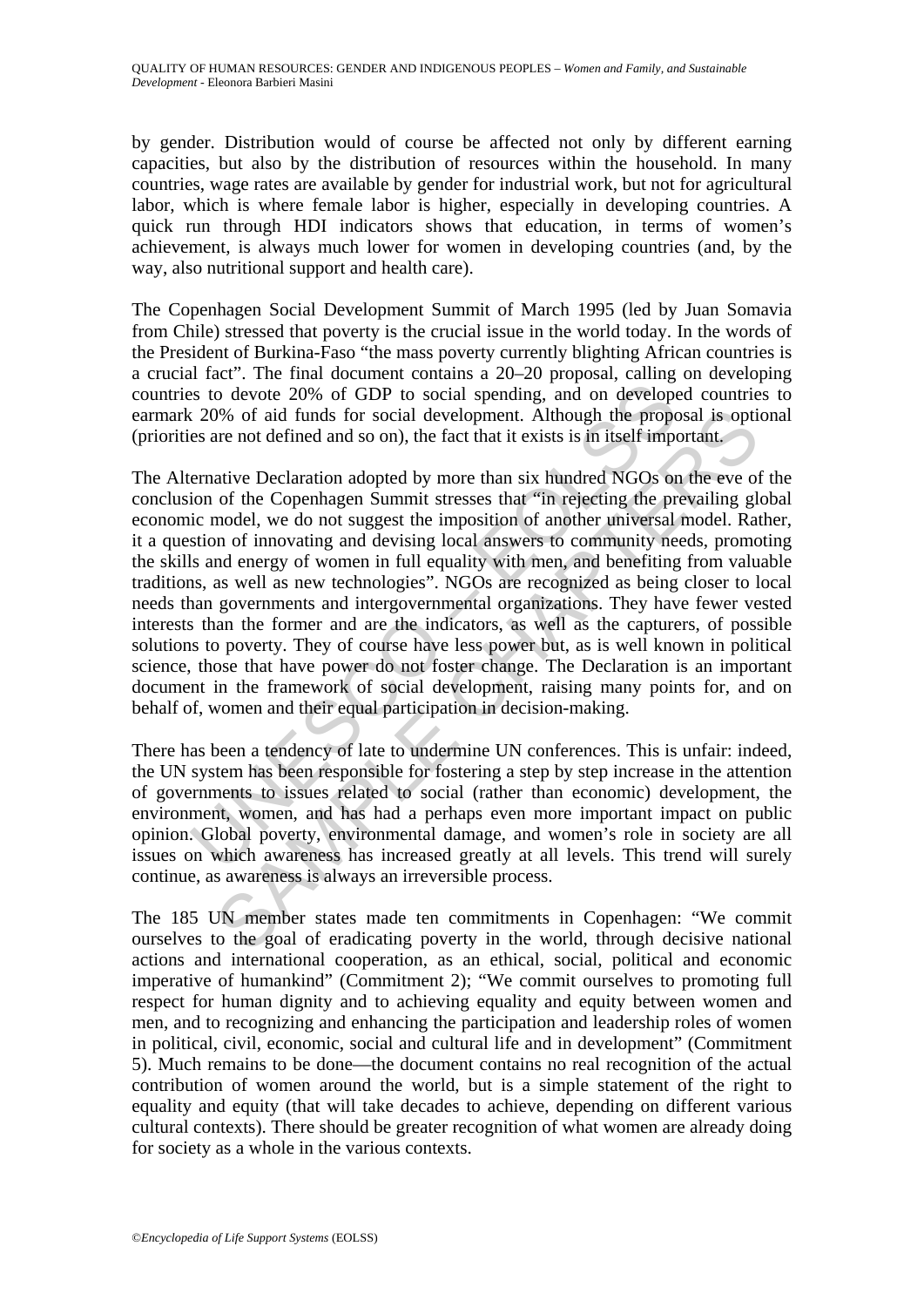These preliminary remarks about women's situation at the global level, and the possibilities of going beyond poverty, will be followed by a more detailed description of the situation of women mainly in developing countries, the empirical indications made by women around the world and their contribution and visions.

## **1.2 Women and Poverty in Developing Countries: Visible Trends**

In most countries of Africa, the fertility rates are still high, although for the first time in decades, there are now signs of the start of an apparent fertility transition in a number of countries of sub-Saharan Africa. "Recent demographic surveys have uncovered fertility declines which the UN has now built in projections: in Madagascar average fertility has fallen from 6.6 children per woman in 1980–1985 to 5.8 in 2001, in Tanzania from 6.7 to 5.6, and in Namibia from 5.8 to 5. Few data also suggest faster than expected fertility decline in Zambia, Zimbabwe and Gambia. In Kenya and in Botswana, fertility decline has already been documented. These are the results of three combined factors: fertility decline, rising age in marriage, and contraceptive use". These are indications of changes that will have an effect only in the very long term, as the overall population of Africa is still rising.

rom 6.6 children per woman in 1980–1985 to 5.8 in 2001, in Tan<br>nd in Namibia from 5.8 to 5. Few data also suggest faster than ex<br>in Zambia, Zimbabwe and Gambia. In Kenya and in Botswana,<br>ady been documented. These are the In Namibia from 5.8 to 5. Few data also suggest faster than expected tert<br>
Zambia, Zimbabwe and Gambia. In Kenya and in Botswana, fertility dec<br>
Zambia, Zimbabwe and Gambia. In Kenya and in Botswana, fertility dec<br>
the bee In looking at these overall demographic changes, we have to realize that women in Africa typically have their first child at 19 and their last at 37, for a childbearing span of 18 years. Women in some African countries, for example Nigeria, Sudan, and Mauritania, have their first child at 15 years. Childbearing exposes women to many health diseases and is still a major cause of death for women. In Africa, maternal mortality is still very high, about 700 deaths for 100 000 live births. In some cases in Africa, the situation has deteriorated even further in recent years. An African woman's lifetime risk of dying from pregnancy-related causes is estimated 1 in 23, that of a North American woman 1 in 4000.

Throughout the 90s, with a special emphasis in the Beijing 1995 U.N conference on Women, the UN system devoted special attention to girls in Africa. All too often they are considered a burden, despite their contribution to the family and the fact that they work a seven-hour day or more (their mothers reach a 18-hour day in some cases). Teen-age mothers are at a higher risk than older women in childbearing. Malnutrition is high: almost 60% of women in Africa have anemia from malnutrition and almost 70% of girls below 15, who represent 45% of all women.

I cite these figures because they show that in Africa the feminization of poverty is unfortunately very true. Data on education and work offer an even better understanding of the situation of women in Africa. Although illiteracy has been decreasing among young women, due to the efforts of UNESCO and other inter-governmental institutions and governments, it is still higher for young women than for young men. In countries with high illiteracy overall, the illiterate rate among women aged 15–24 is at least 25% higher than that of young men. Illiteracy of women over 25 is usually twice or more that of women in the age cohort 15–24.

Illiteracy of women over 45 years of age was as high as 50% or even over 70% in most countries of Africa and Asia in 1998. This disadvantage is difficult to revert and as a consequence it is possible that women over 60 years of age or older, in developing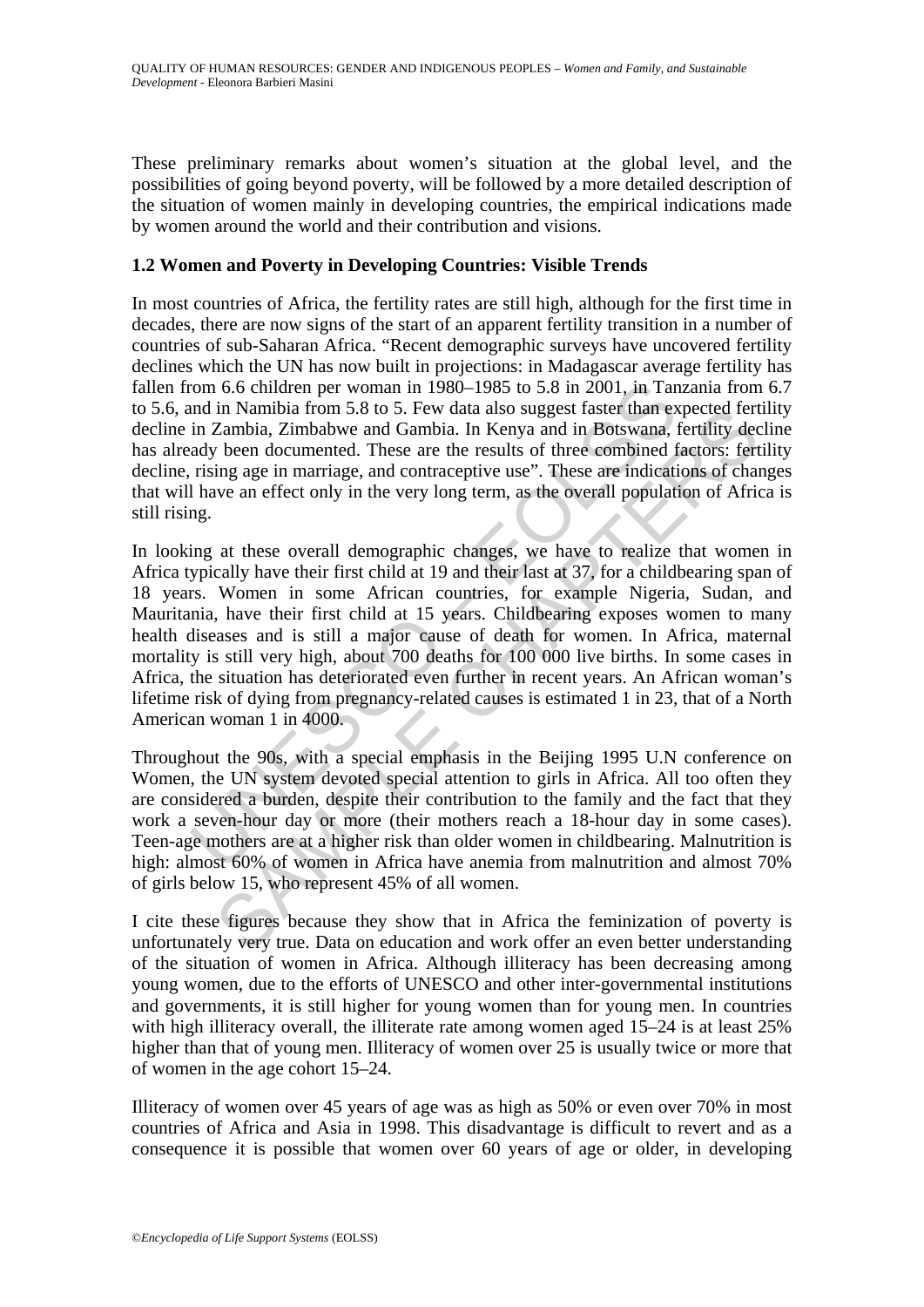countries, will be illiterate for some decades to come, due also to the higher life expectancy of women.

Reference should also be made to the situation of women refugees, although it is difficult to obtain reliable data on this phenomenon. Refugees and asylum seekers are people who, due to war, discrimination or natural disaster, cannot return to their own countries (unlike displaced persons). According to the data of the Red Cross Report, in 1998 Africa had 2 872 000 million refugees (decreased in relation to 1994: 5 879 700). At the time, the majority was from Mozambique. Rwanda had as many as 30 000 refugees in 1998. South and Central Asia had 1 690 000 refugees in 1998. The Middle East had in 1998, 5 880 400 and Europe 1 790 200. That makes a total of approximately 13 million people, which is close to the population of Australia. There is no exact data on the number of women and children refugees, but presumably they are a high percentage of the total, especially in Africa. All refugee data vary according to the sources specially in recent dramatic situations data are not always reliable.

age of the total, especially in Africa. All refugee data vary ac<br>specially in recent dramatic situations data are not always reliable<br>overty and women, it should be stressed that the highest percentage<br>overty and women, it cially in recent dramatic situations data are not always reliable.<br>
rty and women, it should be stressed that the highest percentage of wome<br>
ive in Asia; and that Asian women represent more than half the women ir<br>
rtorce. As to poverty and women, it should be stressed that the highest percentage of women of the world live in Asia; and that Asian women represent more than half the women in the active labor force. It is of course sufficient to look at China and to Southeast Asia to understand this. The situation of Asian women obviously differs greatly within the continent. In Southern Asia, the level of education and health is similar to that in South Saharan Africa and women have a very low level of life expectancy. In East and Southeast Asia the indicators of development increase, alphabetization is higher, and there is a better health situation for women.

In Latin America, alphabetization has increased and the health situation has improved, but poverty has also increased especially among the women who have migrated to the cities following the urbanization process of the last twenty years. The consequences of increased poverty will become more evident in the near future; and unfortunately we should expect deterioration in the education and health sectors, as a result of the financial cuts introduced following the debt crisis in many countries in Latin America.

In relation to women, we have also to recall the so-called "new poverties" among women as heads of households and older women, often alone (as a result of higher life expectancy of women). Another factor that contributes to the poverty situation of women is in the labor sphere. Very often women are engaged in the informal economy, where they are temporary, liable to change, and have no social security.

Health is another issue. In many countries girls are undernourished for cultural reasons and are often the last to have access to food. They pay for this in terms of anemia and bad health in pregnancy and when they migrate to other countries in search of work. This in turn has an impact on their children. Women, young women especially, are liable to HIV and AIDS. Data in 1998 tell us that, of affected by AIDS, 68% are in Sub Sahara Africa and 20% in South and South East Asia, and the remaining in the rest of the world. According to the World Health Organisation (WHO), by the year 2000 a further 15–16 million people will have contracted AIDS (divided equally between men and woman). The countries most affected are Ghana, Ethiopia, Kenya, Thailand, and Malawi. The groups most affected live in urban areas and they are usually young women.

-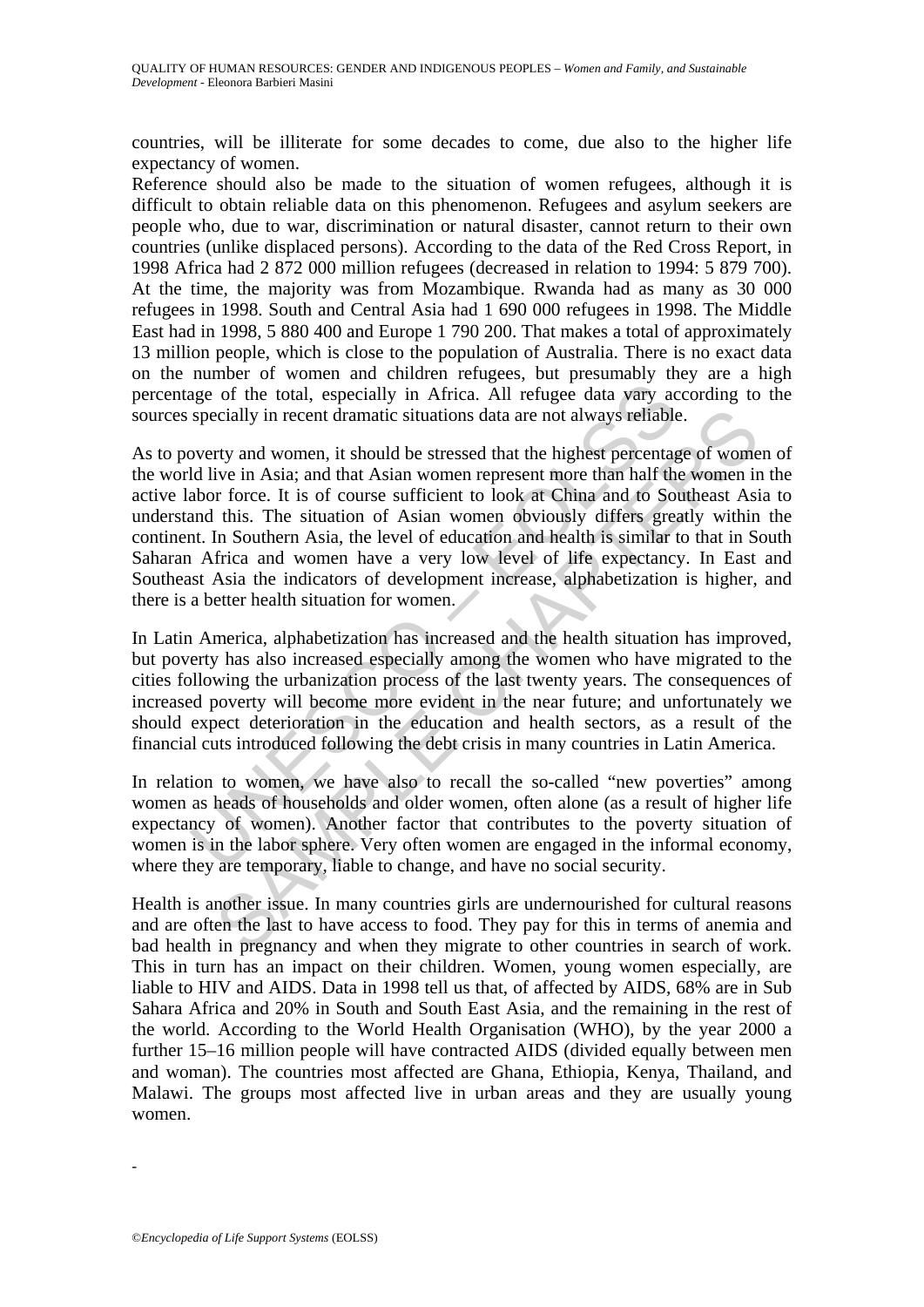- -

# TO ACCESS ALL THE **13 PAGES** OF THIS CHAPTER, Visi[t: http://www.eolss.net/Eolss-sampleAllChapter.aspx](https://www.eolss.net/ebooklib/sc_cart.aspx?File=E1-17-03-01)

#### **Bibliography**

International Federation of Red Cross and Red Crescent Society (1999). *World Disasters Report*, Geneva, Red Cross, Red Crescent. pp. 153-158. [The report offers a detailed situation of refugees in the world, the countries they come from and the countries that accepts them.]

Masini E. (1993). *Why Futures Studies?* London: Grey Seal Books. [A textbook for those that are not acquainted with futures studies with emphasis on their motivations, history, basic principles and methods used to develop alternative futures.]

mal Pederaton of Ned Cross and Red Cressent Society (1999). *World Disaster*<br>s, Red Cressent pp. 153-158. [The report offers a detailed situation of refugee<br>they come from and the countries that accepts them.]<br>. (1993). *W* y come from and the countries that accepts them.]<br>993). Why Futures Studies? London: Grey Seal Books. [A textbook for those that an<br>eith infutures studies with emphasis on their motivations, history, basic principles and m Masini E. (1997). Women's visions: poverty and beyond. In *Futures Beyond Poverty: Ways and Means out of the Current Stalemate* (eds. Ogutu G., Malaska P., and Kojola J.) Turku, Finland: WFSF. [The article is a contribution to the capacity that women have in developing alternative visions of society as well as in terms of an action oriented contribution to society, which goes beyond the acknowledgement of women's poverty.]

Masini E. (1999). *A Directory of Women's Groups in Emergency Situation*. Rome: UNESCO. [It is directory containing information on women's groups operating in situations of war, conflicts, environmental disasters and extreme poverty. The groups are informal and not supported by national or international funds and as such not normally visible.]

Masini E., and Stratigos S. (1991). *Women, Households, and Change*. Tokyo: UNU. [It is the report of a project coordinated by the first author for the United Nations University during ten years in the effort of understanding the effects of macro social changes on the micro structure, the family and women.]

Population Reference Bureau (2001). pp. 2-9. *World Population Data Sheet*. Washington D.C.: Population Reference Bureau. [A standard very good source on world population with forecasts and details such as total fertility rate, population below 15 years and above 65 years of age as well as average life expectancy for men and women and other population related data.]

Shiva V. (1989). *Staying Alive: Women, Ecology and Survival in India*. London: The Zed Books Ltd. [A very important source by a famous physicist who has given her whole life to women's movements, development and the environment, founder of the Chipko movement. Relationship between women and development as well as relations between women and the environment on which women rely for the survival of their children, are very scientifically and passionately described.]

UNDP (United Nations Development Programme) (2000). *Rapporto 2000 su lo sviluppo umano: I Diritti Umani*, Torino, pp. 179-186, Rosenberg and Sellier (*Original version: Human Development Report 2000. Human Rights*, New York and Oxford: Oxford University Press). [This report centers on the differences and connections between development and growth.]

UNDP (United Nations Development Programme) (1994). *Human Development Report 1994. New Dimensions of Human Security*. New York and Oxford: Oxford University Press. [This report centers on sustainable human development and on the mandate of the UN for conflicts within nations.]

United Nations (1995). *The World's Women 1995: Trends and Statistics*. New York: United Nations. [A statistical overview on women's situations all over the world from population to women's participation in national and local politics, from women's capacity to build peace to education and presence of women in universities.]

#### **Biographical Sketch**